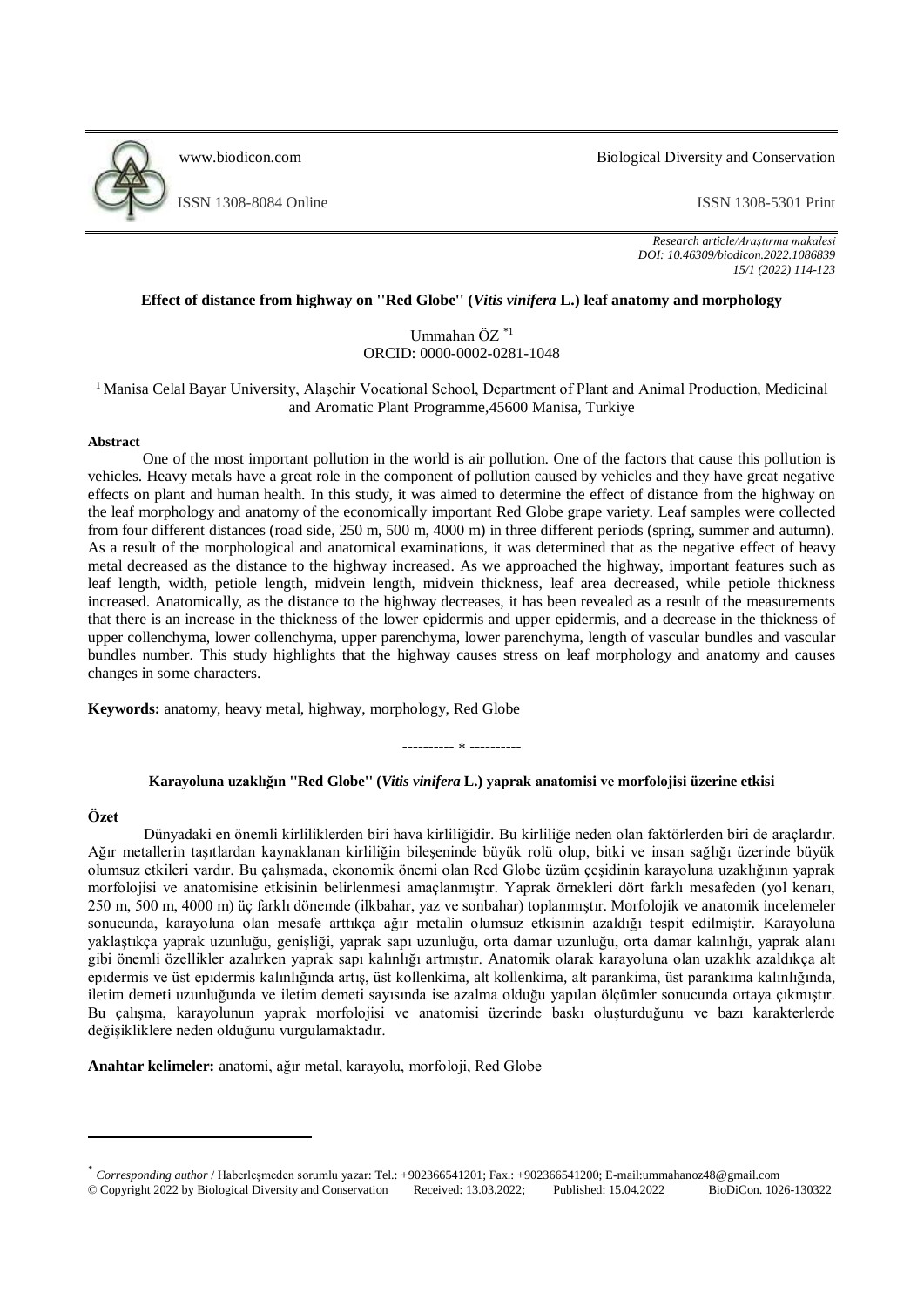## **1. Introduction**

Environmental pollution is one of the most important problems of today. Rapid population growth and industrialization lead to the formation of various pollutants and deterioration of atmospheric quality, and rapid urbanization creates various pressures on the atmosphere. In Europe, more than eighty-five percent of people are exposed to air pollution that exceeds pollution standards. One of the causes of this pollution in the atmosphere is anthropogenic sources [1,2,3]. The main anthropogenic sources of atmospheric pollution are heavy metal containing industrial activities, domestic heating and vehicle traffic [4]. Heavy metals have a significant proportion among the components that cause air pollution. Heavy metal pollution caused by vehicles is also caused by cadmium used in motor oils and automobile tires, and copper and nickel that appear in the wear of motor alloys, in addition to lead from traffic density and exhaust [1,5].

The accumulation of heavy metals in water and soil is a great risk for the environment, and the presence of high levels of heavy metals in soil causes serious problems [6]. Agricultural and urban soils are exposed to anthropogenic heavy metal pollution and traffic-related factors cause soil pollution. Most of the particles that cause pollution are taken into the body of the plant through the roots and accumulate in the leaves [2,7,8]. It has been stated that the physiological activities of these plants grown in the soil, such as germination, photosynthesis, transpiration, and water intake, are adversely affected by this pollution, and the development and yield of the plants are reduced. In addition, it has been revealed that heavy metal accumulation in the soil is high in areas with heavy vehicle traffic and this rate decreases depending on the distance from the traffic [8,9].

The aim of the study was to examine the anatomical and morphological changes in the Red Globe grape variety, which has a market value, depending on the time and distance from the road.

#### **2. Materials and methods**

#### *2.1. Study area and material*

The research was carried out in Red Globe vineyards on the Salihli-Alaşehir route (İzmir-Denizli highway), between the latitude  $38.4660327^{\circ}N$  and longitude  $28.3326680^{\circ}E$ , an elevation of about 113 m above sea level in Alaşehir district of Manisa province in April-September 2019. The annual average temperature of the district is 17.19<sup>0</sup>C (min:  $-4$  <sup>0</sup>C, max: 40.4<sup>0</sup>C), total precipitation is 369.8 mm, average relative humidity (%) is 63.36 [10].

## *2.2. Sampling and analysis*

Plant samples were taken from 4 different distances (0-250-500 and 4000 m) according to the highway in 3 different times (spring - summer - autumn) and the research was conducted with 3 replicates. On the other hand, a total of 150 leaf samples were collected from all sides of the grapevines, from the leaves opposite the bunches on the annual shoots that had completed their development, in 5 selected one's at the sampling stations in each period.

Leaves collected from each sampling station for morphological and anatomical examinations were brought to the laboratory and made ready for analysis. Morphologically, leaf length (LL), leaf width (LW), leaf aspect ratio (LAR), petiole length (PL), midvein length (ML), the ratio of midvein length to petiole length (RMP), petiole thickness (PT), leaf midvein thickness (LMT), leaf area (LA), leaf thickness (LT), the angle between N1 and N2 (A1), N2 and N3 (A2), N3 and N4 (A3) [11] were measured and the data was recorded.

The leaves collected for the anatomy study were washed with tap water and then fixed in 70% ethanol until the necessary examinations were made. Cross sections were taken from petiole by using razor blade. Sections were examined with BAB Image Analyzing Systems Microscope (BAB-95) and anatomical characteristics were determined such as thickness of upper epidermis (UET), lower epidermis (LET), upper collenchyma (UCT), lower collenchyma (LCT), upper parenchyma tissue (UPT), lower parenchyma tissue (LPT), length of vascular bundles (LV) and vascular bundles number (VN). Also, anatomical structures were measured using BAB measurement programme.

### *2.3. Statistical analysis*

The study was designed according to randomized block experimental design with 3 replicates. Statistical analyses were conducted using IBM SPSS Statistics 25 software. Two-way ANOVA was used to analyses of all morphological and anatomical data and the means were compared with Duncan's test at 5% level of significance.

#### **3. Results**

#### *3.1. Effect of distance from highway on morphology*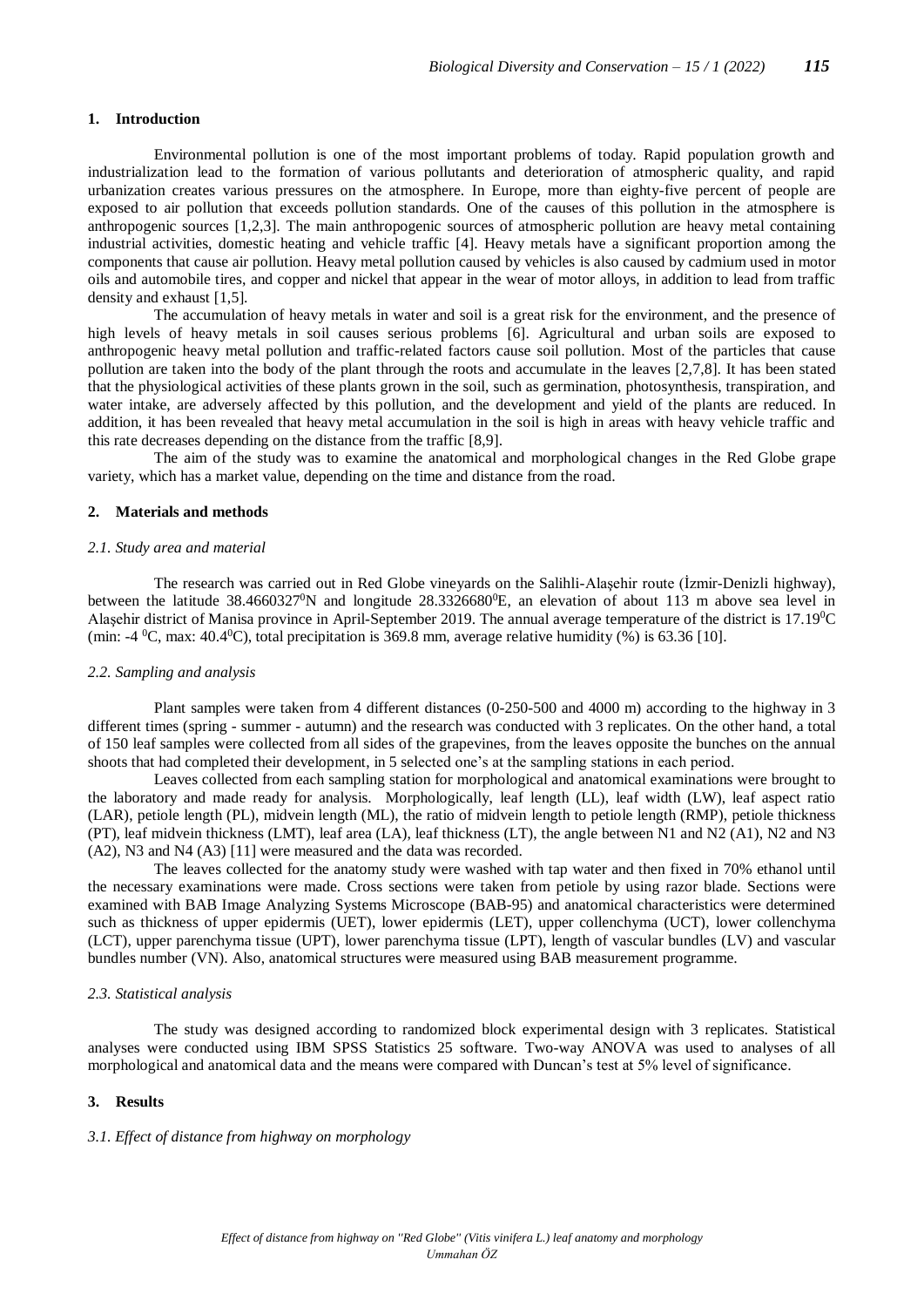As a result of the analyzes, it was determined that the distance to the highway was effective on leaf length, leaf aspect ratio, petiole length, midvein length, petiole thickness, leaf midvein thickness and the angle between N3 and N4 at p< 0.01 significance level. On the other hand, it was observed that the distance was effective on leaf width, leaf area, the angle between N1 and N2 at  $p<0.05$  significance level. In addition, the effect of distance on the ratio of midvein length to petiole length, leaf thickness, the angle between N2 and N3 parameters was found insignificant (Table 1).

When the data obtained were examined, the highest average values were determined at 250 meters distance in leaf length, leaf width, petiole length, midvein length, leaf midvein thickness, leaf area, leaf thickness, the angle between N3 and N4. On the other hand, the highest mean values in the petiole thickness, the angle between N1 and N2 features were observed at the roadside, at 500 meters in the leaf aspect ratio feature, and at 4000 meters in the ratio of midvein length to petiole length and the angle between N2 and N3 (Table 1).

On the contrary, when we analyzed the data in terms of the lowest mean values, the lowest mean was determined at 500 meters distance in all features except the leaf aspect ratio, the ratio of midvein length to petiole length, the angle between N2 and N3 parameters. In addition to these, the lowest average was found at 4000 meters for the leaf aspect ratio character, at 250 meters for the ratio of midvein length to petiole length, and at the roadside for the angle between N2 and N3 (Table 1).

| Parameters              | Distance (m)       |                    |                   |                   |
|-------------------------|--------------------|--------------------|-------------------|-------------------|
|                         | Road side          | 250                | 500               | 4000              |
| LL $(cm)^{**}$          | 17,36±2,72ab       | $18,01\pm2,63b$    | $16,54\pm2,61a$   | $17,74\pm2,21b$   |
| $LW$ (cm) $*$           | $16,68 \pm 2,46a$  | $17,56 \pm 2,37b$  | $16,39\pm2,38a$   | $16,75 \pm 1,86a$ |
| $LAR**$                 | $0,96 \pm 0,09$ ab | $0,98 \pm 0,07$ bc | $0,99 \pm 0,07c$  | $0,95 \pm 0,06a$  |
| PL $(cm)**$             | $10,15\pm2,64a$    | $11,03\pm3,09b$    | $9,48 \pm 2,26a$  | $9,77 \pm 2,05a$  |
| $ML$ (cm) $**$          | $11,85 \pm 1,77ab$ | $12,32 \pm 1,92b$  | $11,33 \pm 1,96a$ | $12,12 \pm 1,75b$ |
| <b>RMP</b> ns           | $1,22\pm0,25$      | $1,17\pm0,23$      | $1,23\pm0,23$     | $1,26\pm0,16$     |
| $PT$ (cm)**             | $4,28 \pm 0,77$ b  | $4,21\pm0,86b$     | $3,85 \pm 0,76a$  | $3,91 \pm 0,71a$  |
| LMT $(cm)**$            | $2,43\pm0,52bc$    | $2,47 \pm 0,64c$   | $2,19\pm0,46a$    | 2,28±0,52ab       |
| LA $(cm^2)^*$           | 198,17±60,61ab     | 215,61±56,44b      | 186,13±60,56a     | 199,63±44,89ab    |
| $LT$ (cm) <sup>ns</sup> | $0,22\pm0,12$      | $0,25\pm0,12$      | $0,22\pm0,12$     | $0,23\pm0,13$     |
| $Al(^{\circ})^*$        | $56,73 \pm 5,76b$  | 55,58±6,21ab       | 53,53±5,92a       | 56,51±4,91b       |
| $A2(°)^{ns}$            | $48,22 \pm 5,74$   | 50,80±5,72         | $48,84\pm 6,80$   | $51,16 \pm 6,27$  |
| $A3(°)$ **              | $50,47 \pm 5,12a$  | 53,89±5,42b        | $49,62 \pm 5,62a$ | 49,87±7,55a       |

Table 1. The effect of distance from highway on leaf morphology of Red Globe variety

The data in the table are represented as the mean  $\pm$  standard deviation and the letters on the same line such as a, b, and c means indicates grouping according to Duncan's test result. \* : significant at 0,05 level; \*\* : significant at 0,01 level, ns: non-significant.

The changes in the morphological characters due to the distance in the leaf samples taken in different periods are shown in Figure 1.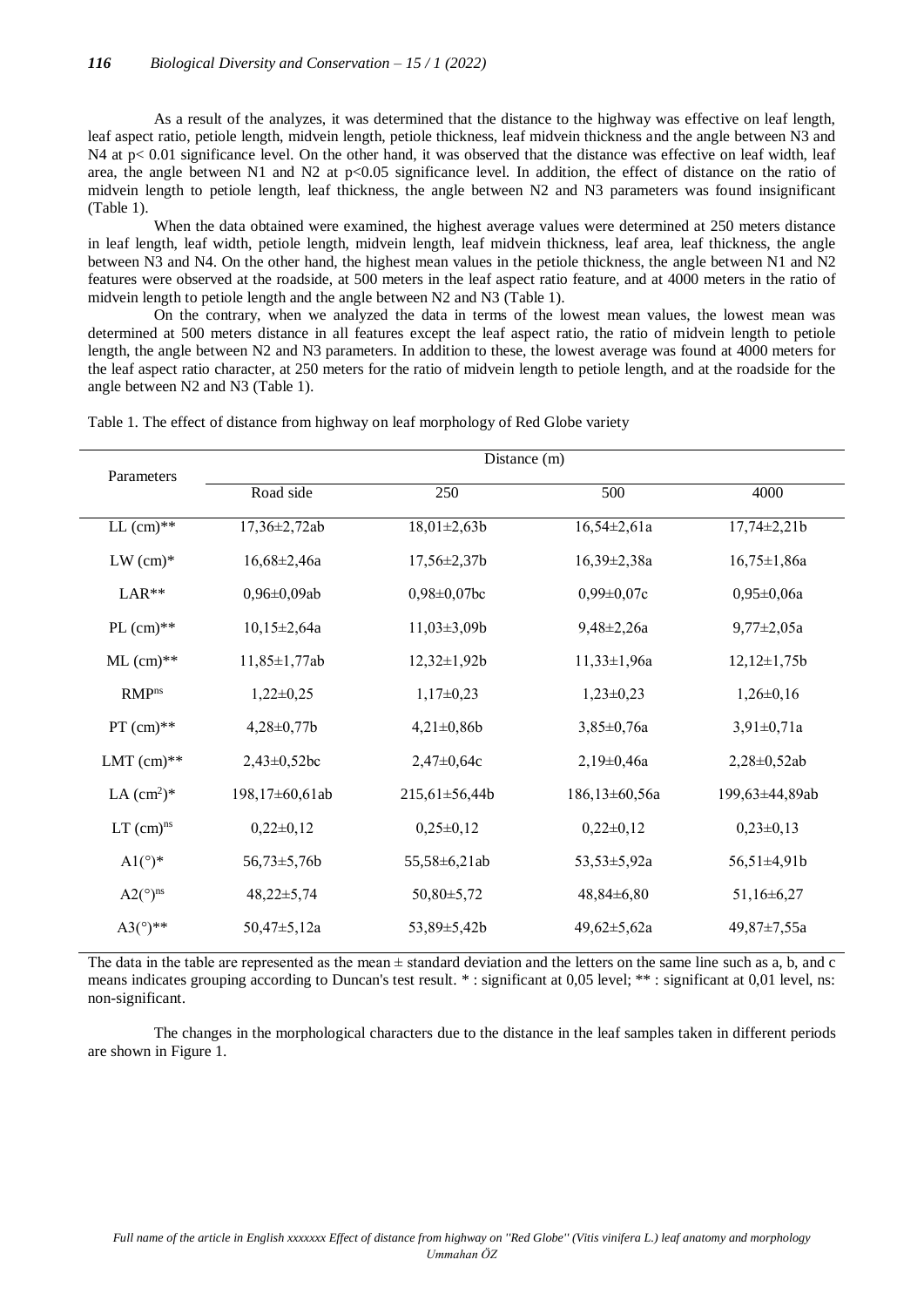

Figure 1. The effect of distance from the highway and time on the leaf morphology of Red Globe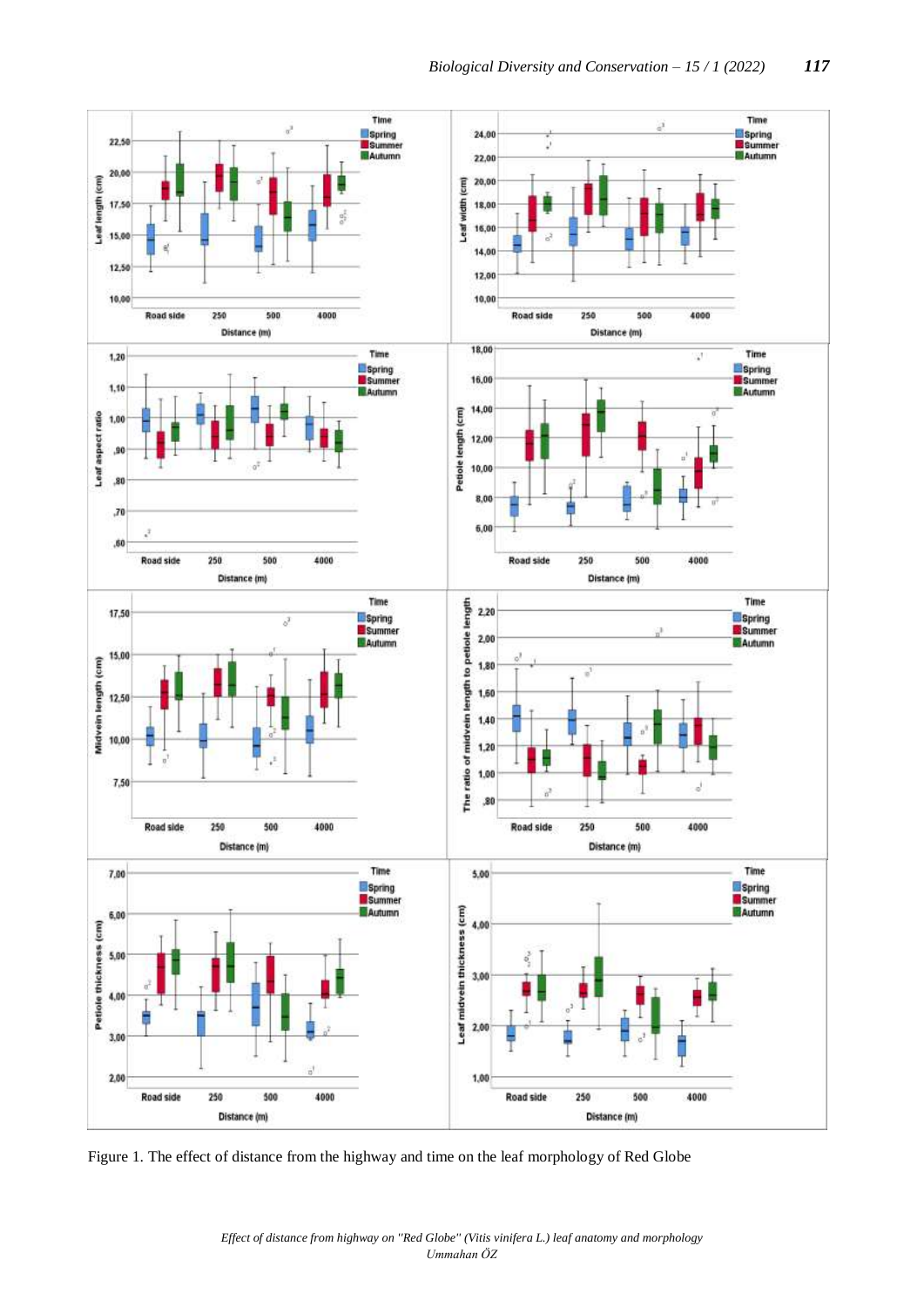

# Figure 1. Continues

#### *3.2. Effect of distance from highway on anatomy*

According to the results of the analysis, it was determined that the distance from the highway was effective on the thickness of upper epidermis, lower epidermis, upper collenchyma, upper parenchyma tissue, lower parenchyma tissue, length of vascular bundles and vascular bundles number at p < 0.01 significance level; but it was observed that the effect of distance on the thickness of lower collenchyma was insignificant (Table 2).

When the anatomical data obtained were examined, the highest average value was determined at 4000 meters in thickness of upper epidermis, lower epidermis and vascular bundles number characteristics, and the highest average values in all parameters except for these features were observed in leaf samples collected from 250 meters.

According to the results of the analysis, the lowest average value was obtained in the thickness of upper epidermis and lower epidermis at 250 meters. The lowest mean value in the characters of upper collenchyma thickness, upper parenchyma tissue thickness and length of vascular bundles was determined in samples collected from 500 meters distance. In addition, the lowest values were observed at the roadside for lower collenchyma thickness and vascular bundles number, and at 4000 meters for lower parenchyma tissue thickness characters (Table 2).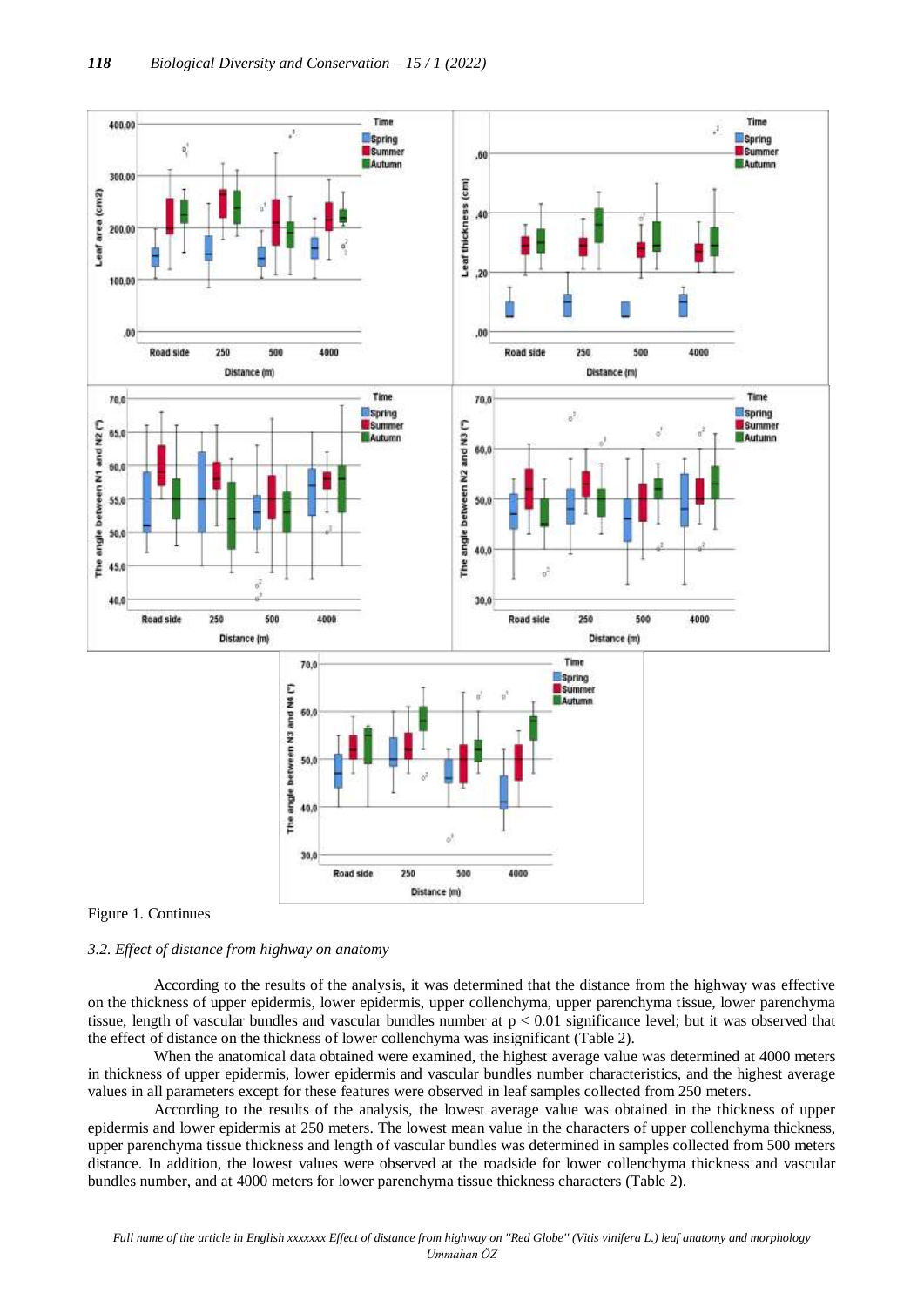| Parameters         | Distance (m)        |                      |                     |                       |  |
|--------------------|---------------------|----------------------|---------------------|-----------------------|--|
|                    | Road side           | 250                  | 500                 | 4000                  |  |
| UET $(\mu m)^{**}$ | $13,97 \pm 0,77b$   | $13,41\pm0,83a$      | $13,54 \pm 0,75a$   | $14,23\pm0,90c$       |  |
| LET $(\mu m)^{**}$ | $12.82 \pm 0.66$    | $12,43\pm0,89a$      | $12,58 \pm 0,73a$   | $13,11\pm0,70c$       |  |
| $UCT$ (µm)**       | $183,51 \pm 31,65b$ | $188,26\pm31,34b$    | $174,76 \pm 28,46a$ | $187,37\pm21,96b$     |  |
| LCT $(\mu m)^{ns}$ | $149,07\pm21,43$    | $153,72\pm26,92$     | $152,50\pm 25,26$   | 149,78±23,48          |  |
| UPT $(\mu m)^{**}$ | $374,02\pm90,79b$   | $401,22 \pm 119,59c$ | $330,93 \pm 61,70a$ | $382,45 \pm 81,00$ bc |  |
| LPT $(\mu m)^{**}$ | 149,58±29,86bc      | $154,10\pm35,03c$    | $144,57\pm30,21b$   | 132,94±30,48a         |  |
| LV $(\mu m)^{**}$  | $435,08\pm37,96bc$  | $438,84\pm 66,99c$   | $411,76 \pm 37,54a$ | $420,64 \pm 52,41$ ab |  |
| $VN**$             | $32.33 \pm 3.54a$   | $33,51\pm3,06b$      | $33,77 \pm 2,97$    | $34,43\pm2,76b$       |  |

Table 2. The effect of distance from highway on leaf anatomy of Red Globe variety

The data in the table are represented as the mean  $\pm$  standard deviation and the letters on the same line such as a, b, and c means indicates grouping according to Duncan's test result. \*\* : significant at 0,01 level, ns: non-significant.

The changes in some anatomical characters due to the distance in leaf samples taken in different periods are given in Figure 2.



Figure 2. The effect of distance from the highway and time on the leaf anatomy of Red Globe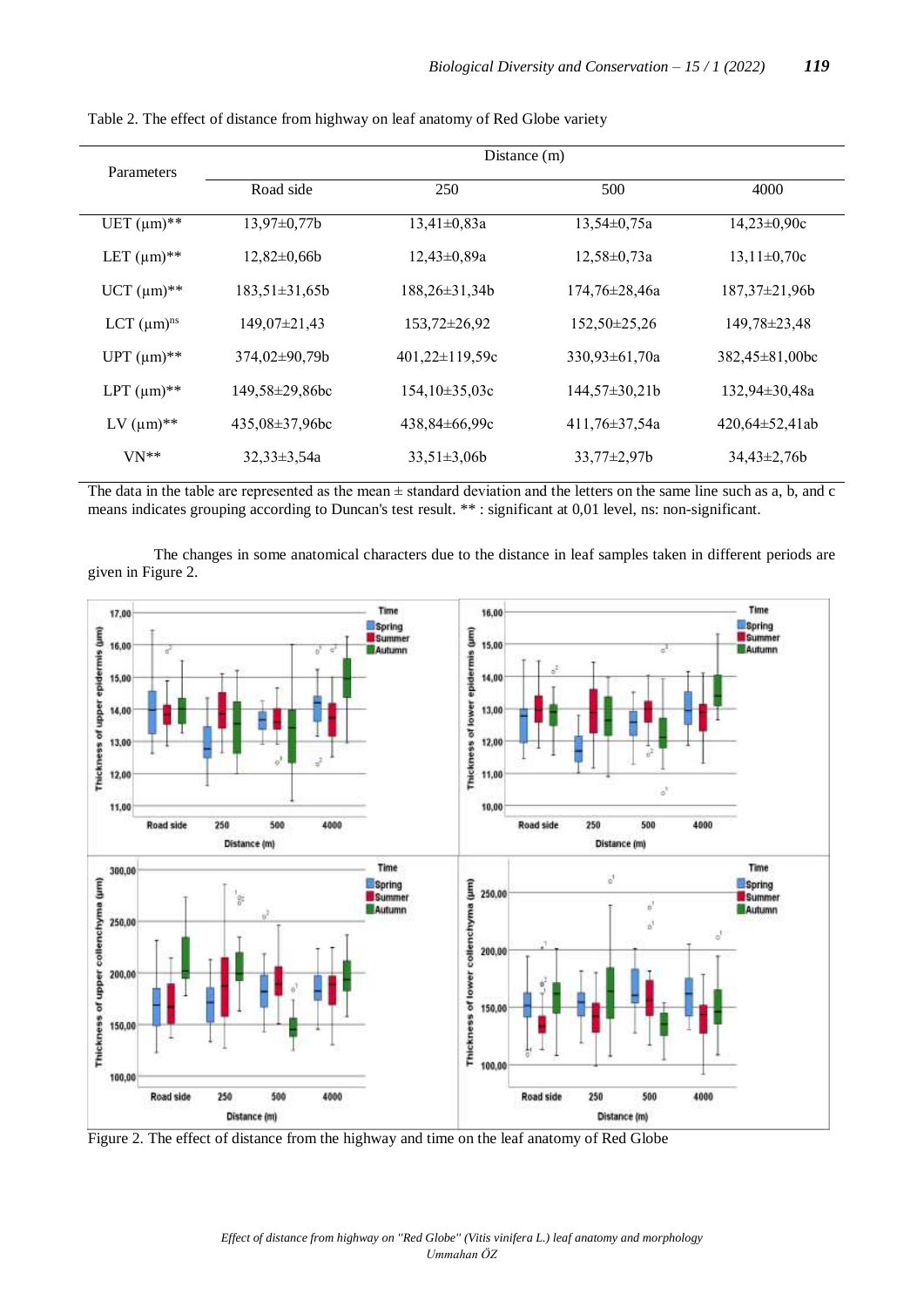

Figure 2. Continues

#### **4. Conclusions and discussion**

With the development of technology, the number of motor vehicles on the road increases every year in our country and in the world. The increase in this number brings about an increase in the amount of harmful gases released to nature and environmental problems such as air pollution. Heavy metals cause irreparable damage to health, food chain and nature.

Urban plants are constantly exposed to high levels of pollutants that cause morphological, physiological and anatomical damage to plants [12]. Leaves are more affected by traffic-related pollutants than roots and stems. Exhaust gases have harmful effects on the structure and physiology of plants. For this reason, morphology and anatomy studies are also carried out on the leaves to reveal the negative effect [13].

When the data on the effect of distance on leaf anatomy and morphology were evaluated, it was determined that this effect was significant on some parameters. When all the data obtained were examined, it was concluded that the effect of heavy metal was clearly observed at the roadside and 250 meters away, but a different effect than expected in some parameters, at 500 meters and 4000 meters distances. The change in the soil structure and the difference in the prevailing wind direction may be the reason for the different results at 500 and 4000 meters.

Traffic-induced pollutants accumulate on the leaf surface, adversely affect the anatomical, morphological and physiological activities of plants, as well as cause a decrease in very important physiological events such as transpiration, photosynthesis [14]. In areas with pollution, there is a decrease in leaf width, length and leaf aspect ratio. It is stated that the reason for this may be that pollutants adversely affect the photosynthesis mechanism [15]. It is thought that heavy metals cause the production of reactive oxygen species, which have a negative effect on the enzymes that synthesize chlorophyll, and that the decrease in chlorophyll content directly affects the growth and vitality of plants [16]. On the other hand, it is stated that heavy metals stress the plant and reduce the leaf area of the plant to reduce water loss by transpiration [17]. When we evaluated the morphological data of present study, it was observed that there was a decrease in leaf width, length, leaf aspect ratio, petiole length, midvein length, midvein thickness and leaf area. In the article, which includes some of these parameters and effect of lead on *Glycine max* (L.) Merr., it was concluded that as the concentration of lead increased, the midvein thickness decreased [18]*.* In another study on heavy metals in *Vachellia campechiana* (Mill.) Seigler & Ebinger, a decrease in petiole length and length of the intermediate vein parameters and an increase in petiole diameter were observed in plants exposed to heavy metals [19]. Similar results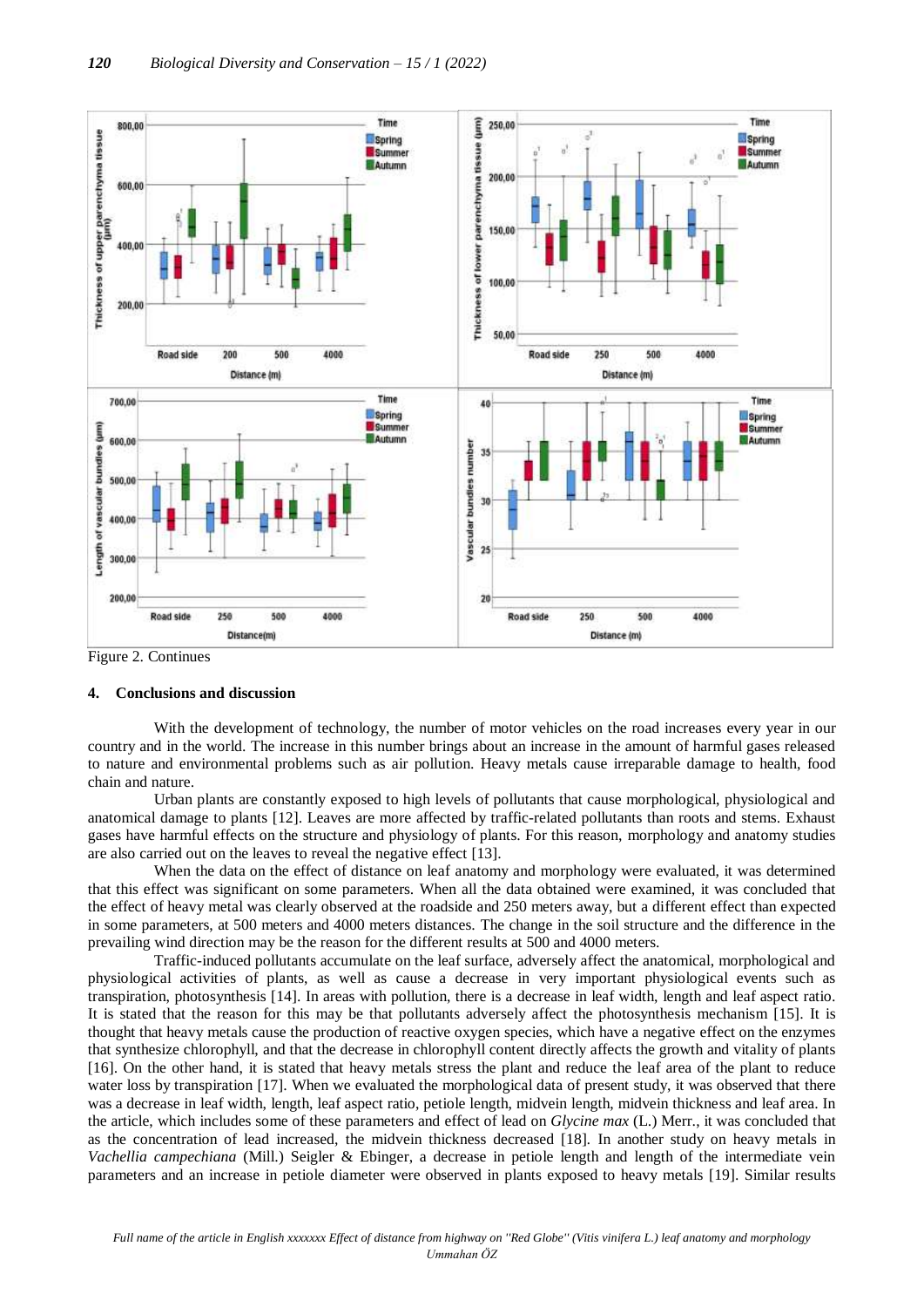were obtained in our study. In a study in which the effect of auto-vehicular pollution on the morphology and anatomy of *Achyranthes aspera* L. and *Chenopodium album* L. was observed [20], it was determined that pollution reduces leaf length, width and petiole length, and it was also stated that pollution reduces leaf area. Likewise, it has been reported that leaf length and width decrease as traffic density increases in *Olea europea* L. [21]. In another study using *Elaeagnus angustifolia* L., *Eucalyptus tereticornis* Sm., *Ficus carica* L., *Fraxinus excelsior* L., *Melia azedarach* L., *Morus alba* L., *Morus nigra* L., *Pistacia vera* L., *Prunus armeniaca* L., *Punica granatum* L., *Robinia pseudoacacia* L., *Rosa indica* L. and *Vitis vinifera* L. species, it was concluded that there was a decrease in leaf length, width, petiole length and leaf area in polluted areas [22]. There are significant differences between grapevine varieties in terms of features such as leaf area, length of veins, angles between veins, and petiole length [23]. Since the angle between the veins is an important character in the grapevine, it was also investigated whether the distance from the highway has an effect on this feature. It was observed that there were significant differences in terms of the angle between N1 and N2 and the angle between N3 and N4. It was concluded that heavy metal might have a negative effect on cell division, and that the speed differences in cell division and cell growth could create different angles in the grapevine. The changes that occur in the leaf are of critical importance; because the photosynthesis mechanism takes place in the leaf and any negative situation in the leaves will affect photosynthesis.

The part of the study related to anatomy was examined in the petiole. It has been reported that petioles are more effective as a particle impactor than twigs or leaf lamina for polluting particles [24]. In the study, it was observed that the upper and lower epidermis were thicker at the roadside than at a distance of 250 meters. An increase in epidermis thickness is the expected result; because the epidermis tissue thickens, it is possible for the plant to show an anatomical change in order to reduce the entry and negative effects of heavy metals in the internal tissues [25]. In addition, the thickening of the epidermis layers may be a strategy of the plant to reduce water loss by transpiration [26]. In the research conducted on this subject, data were presented that cadmium increases the upper and lower epidermis thickness of *Eichhornia crassipes* Mart. [27]. Plants can also develop responses to toxic substances such as reducing the number of vascular bundles, increasing the total area of the vascular bundle, and the thickness of the xylem and phloem [25]. In another study [17], it was stated that lead reduced vascular bundle size and leaf diameter. It is emphasized that the reduction in trachea diameter and vascular bundle size may facilitate the transport of organic and inorganic substances, thus paving the way for adaptation. When we examined the data we obtained, it was observed that there was a decrease in the number of vascular bundles and length of the vascular bundles. In this study, it was also tried to determine whether the highway has an effect on the thickness of the lower collenchyma, upper collenchyma, lower parenchyma tissue and upper parenchyma tissue in the petiole, and as a result of the research, lower values were obtained at the roadside compared to the 250 meters distance in terms of these properties. In the article examining the effect of lead on the leaf anatomy of *Schinus molle* L., it was reported that lead increased the thickness of the epidermis in the leaf and reduced the collenchyma [28]. Likewise, in a study conducted to determine the effect of cadmium stress on *Glycine max* (L.) Merr., it was concluded that cadmium, a heavy metal, decreased palisade parenchyma, sponge parenchyma and mesophyll thickness [29]. In another study, there is information that changes occur in plants exposed to high heavy metals, such as decrease in parenchyma tissues and xylem size, shrinkage of mesophyll tissue, decrease in leaf growth and vascular bundle [30]. In a study examining the effect of chromium on the anatomy of *Triticum aestivum* L. cv. "Ekiz", it was observed that chromium increased the length and width of the upper and lower epidermis in the leaf. In addition, it was determined that chromium decreased the thickness of mesophyll, xylem, phloem and diameter of vessel elements [31].

The reason for the decrease in many morphological and anatomical characteristics used in this study in areas close to the highway may be due to the negative roles of heavy metals in many metabolic reactions such as photosynthesis, enzyme activity, chlorophyll biosynthesis and mitosis [17]. Environmental conditions such as humidity of the air and precipitation significantly affect the entry of heavy metals into the plant [32]. In this study, leaf samples were taken at different periods, and while making the evaluations, the average of the data was taken and inferences were made accordingly. In the spring period, there is a possibility of washing the heavy metal with the effect of precipitation, and the probability of precipitation is less in the summer and autumn periods. In addition, there is a high probability of heavy metal accumulation due to more vehicle traffic and lack of precipitation during the summer period. When we examine the results, we have obtained, periodic changes in plant anatomy and morphology are visible (Figure 1 and 2).

In conclusion, it was observed that the distance from the highway was effective on the leaf morphology and anatomy of the Red Globe grape variety, and there were obvious differences in the vineyards at the roadside. In addition, it was concluded that the cultivate of this economically important variety in areas further away from the highway would be better for health.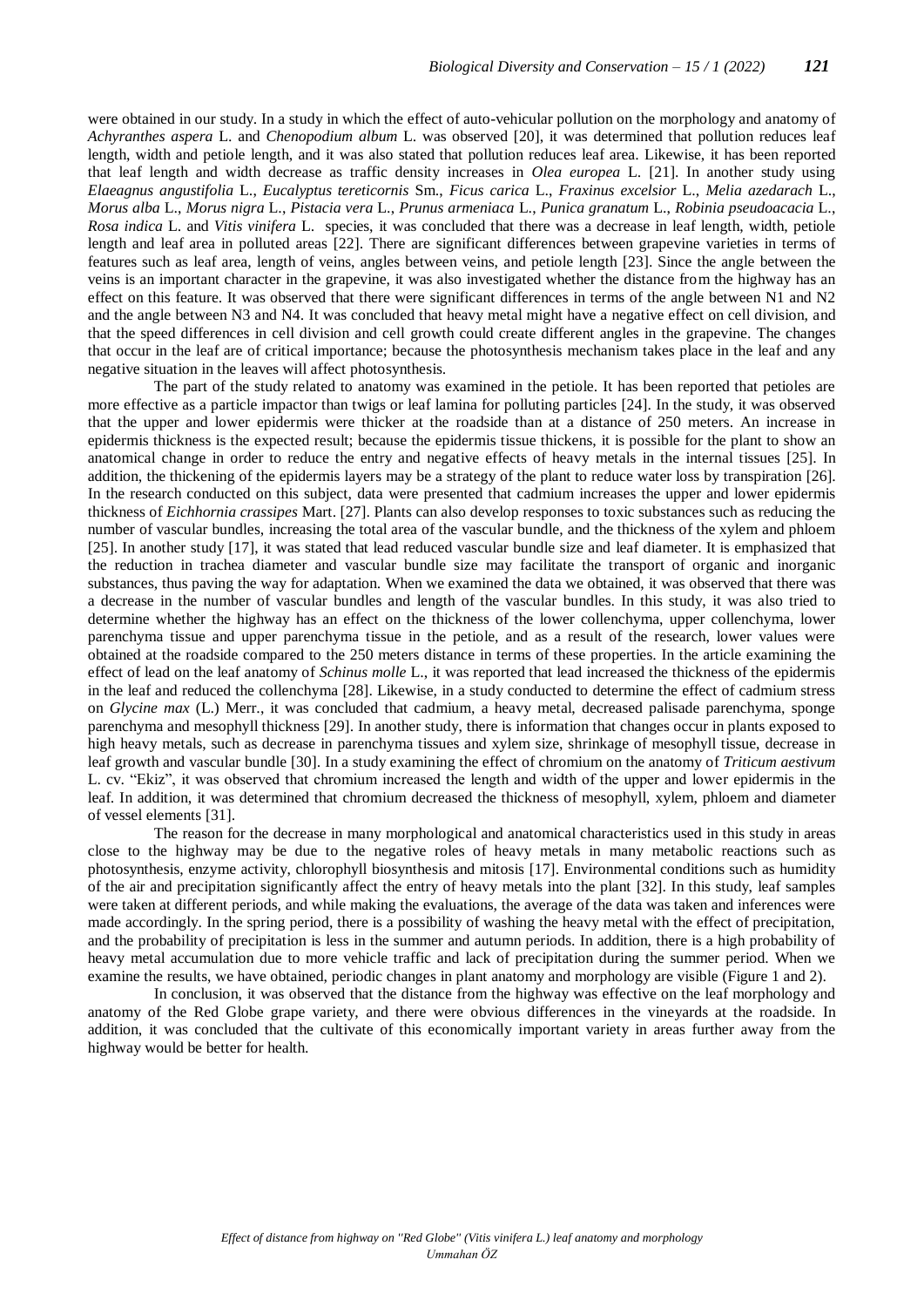#### **References**

- [1] Akarsu, H., Zeren Çetin, İ., Jawed, A.A., Abo Aısha, A.E., Cesur, A., & Keskin, R. (2019). Changes of some heavy metal concentrations based on organic and traffic density in *Fraxinus excelsior* L. *International Journal of Engineering, Design and Technology*, 1(1), 24–30.
- [2] Gratani, L., Vasheka, O., & Bigaran, F. (2021). Metal accumulation capability by *Platanus acerifolia* (Aiton) Willd., *Ailantus altissima* (Mill.) Swingle, *Robinia pseudoacacia* L. and *Quercus ilex* L., largely distributed in the City of Rome Loretta. *American Journal of Plant Sciences*, 12(01), 163–185. <https://doi.org/10.4236/ajps.2021.121010>
- [3] Vural, H. (2021). Usage of landscape plants as biomonitors in determination of heavy metal pollution caused by traffic. *Turkish Journal of Agricultural and Natural Sciences*, 8(4), 1174–1186.
- [4] Ugolini, F., Tognetti, R., Raschi, A., & Bacci, L. (2013). *Quercus ilex* L. as bioaccumulator for heavy metals in urban areas: effectiveness of leaf washing with distilled water and considerations on the trees distance from traffic. *Urban Forestry and Urban Greening*, 12(4), 576–584[. https://doi.org/10.1016/j.ufug.2013.05.007](https://doi.org/10.1016/j.ufug.2013.05.007)
- [5] Zengin, M., & Yıldız, N. (2019). Heavy metal accumulation in leaf samples of ''*Elaeagnus angustifolia* L.": example of Erzurum. *Kahramanmaraş Sütçü İmam Üniversitesi Tarım ve Doğa Dergisi*, 2(4), 517–525. <https://doi.org/10.18016/ksutarimdoga.vi.527475>
- [6] Khalid, N., Noman, A., Aqeel, M., Masood, A., & Tufail, A. (2019). Phytoremediation potential of *Xanthium strumarium* for heavy metals contaminated soils at roadsides. *International Journal of Environmental Science and Technology*, 16(4), 2091–2100.<https://doi.org/10.1007/s13762-018-1825-5>
- [7] Çomaklı, E., & Bingöl, M. S. (2021). Heavy metal accumulation of urban Scots pine (*Pinus sylvestris* L.) plantation. *Environmental Monitoring and Assessment*, 193(4), 1–13. [https://doi.org/10.1007/s10661-021-08921-](https://doi.org/10.1007/s10661-021-08921-6) [6](https://doi.org/10.1007/s10661-021-08921-6)
- [8] Kul, S., Gül, V., & Cengiz, İ. (2019). Investigation of heavy metal pollution in soil and plants: the case of Bayburt Province. *Journal of Anatolian Environmental and Animal Sciences*, 6(2), 156–160.
- [9] Çelebi, H., & Gök, G. (2018). The Examination for pollution of the soils due to highways and traffic. *Pamukkale University Journal of Engineering Sciences*, 24(6), 1169–1178.<https://doi.org/10.5505/pajes.2016.55632>
- [10] Çulha, H. (2020). *Investigation of phenological,morphological and pomological properties of olives of Gemlik type olives grown in different altitudes.* [M.Sc. Thesis]. University of Uşak.
- [11] Kara, Z., Sabır, A., Doğan, O., & Eker, Ö. (2016). Market potantial and ampelographic description of 'Gök Üzüm' (*Vitis vinifera* L.). *Nevşehir Bilim ve Teknoloji Dergisi*, 5(Oiv 079), 395–395. <https://doi.org/10.17100/nevbiltek.211038>
- [12] Kardel, F., Wuyts, K., Khavaninzhadeh, A.R., Wuytack, T., Babanezhad, M., & Samson, R. (2013). Comparison of leaf saturation isothermal remanent magnetisation (SIRM) with anatomical, morphological and physiological tree leaf characteristics for assessing urban habitat quality. *Environmental Pollution*, 183, 96–103. <https://doi.org/10.1016/j.envpol.2012.11.030>
- [13] Öztürk Çalı, İ., & Karavin, N. (2021). Effect of traffic exhaust on anatomy and micromorphology of *Nerium oleander* L. leaves by using light and scanning electron microscopy. *Eurasian Journal of Medical and Biological Sciences*, 1(2), 97–102.
- [14] Anjum, S., Hussain, M., Hameed, M., & Ahmad, R. (2021). Physiological, biochemical and defense system responses of roadside vegetation to auto-exhaust pollution. *Bulletin of Environmental Contamination and Toxicology*, 107(5), 946–954.<https://doi.org/10.1007/s00128-021-03368-4>
- [15] Shakeel, T., Hussain, M., Shah, G.M., & Gul, I. (2022). Impact of vehicular emissions on anatomical and morphological characteristics of vascular plants: A comparative study. *Chemosphere*, 287(P1), 131937. <https://doi.org/10.1016/j.chemosphere.2021.131937>
- [16] Khalid, N., Noman, A., Sanaullah, T., Akram, M.A., & Aqeel, M. (2018). Vehicle pollution toxicity induced changes in physiology, defence system and biochemical characteristics of *Calotropis procera* L. *Chemistry and Ecology*, 34(6), 565–581[. https://doi.org/10.1080/02757540.2018.1452917](https://doi.org/10.1080/02757540.2018.1452917)
- [17] Çavuşoğlu, K., Kılıç, S., & Kılıç, M. (2009). Effects of lead (Pb) pollution caused by vehicles on the anatomy of pine (*Pinus nigra* Arn. subsp. *pallasiana*) and cedar (*Cedrus libani* A. Rich.) leaves. *Biological Diversity and Conservation*, 2(3), 92–98.
- [18] Weryszko-Chmielewska, E., & Chwil, M. (2005). Lead-Induced histological and ultrastructural changes in the leaves of Soybean (*Glycine max* (L.) Merr.). *Soil Science and Plant Nutrition*, 51(2), 203–212.